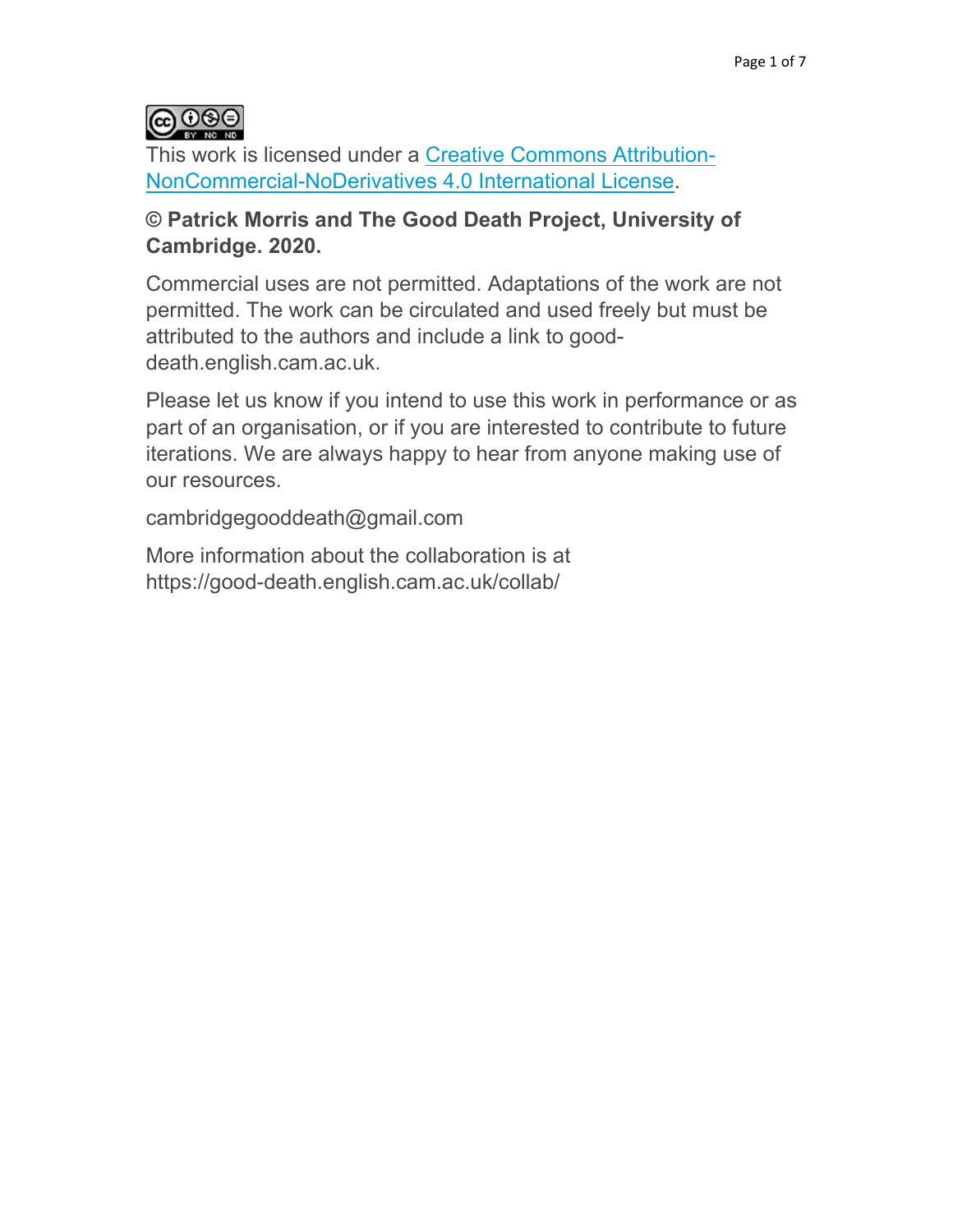#### *7 Arguments with Grief* **by Patrick Morris**

**Draft 3 - 14.7.20** 

Hannah. Late 30s-late 40s

# **1.**

I don't believe in the 7 stages of grief.

I'll just put that out there.

And leave it.

# **2.**

Verbs are 'doing' words, nouns, 'naming' words, they name something, give it permanence.

Verbs just last a moment, but they're alive.

Except when you say, 'going to..'. 'He's going to go to the shops', 'She's going to feed the rabbit', 'He's going to die': nothing's happening. The verb's not born yet.

*'Did you ring the school?' 'I said, I'm going to, didn't I? I'm going to, OK?'. 'OK!'.*

But, '*I'm ringing the school*' creates action – someone's *going* to pick up, or there'll be an institutional message with a range of options for staff, students and parent/carers. '*I'm ringing the school*'. There's life in that.

I'm leaving a message: '*Hello, this is Hannah Gaspar, mother of Sadie in Year 8. Sadie won't be in this morning, she's not well*'.

Or, '*Good morning, Mr Knight? This is Hannah Gaspar here, Sadie Hynes' mum. I've got an update on Sadie, since you'd asked. It's 50-50 at the moment. We'll ring again on Monday. Thank you. That's very kind*'.

Or, '*Erm - I don't know how to – Sadie – the hospital – last night, she – we were just – Sadie...sorry, I'll...this is Hannah Gaspar*, *Sadie Hynes'...*

# **3.**

I've begun this all wrong.

Beginnings and endings, the hardest.

Exactly where should I begin?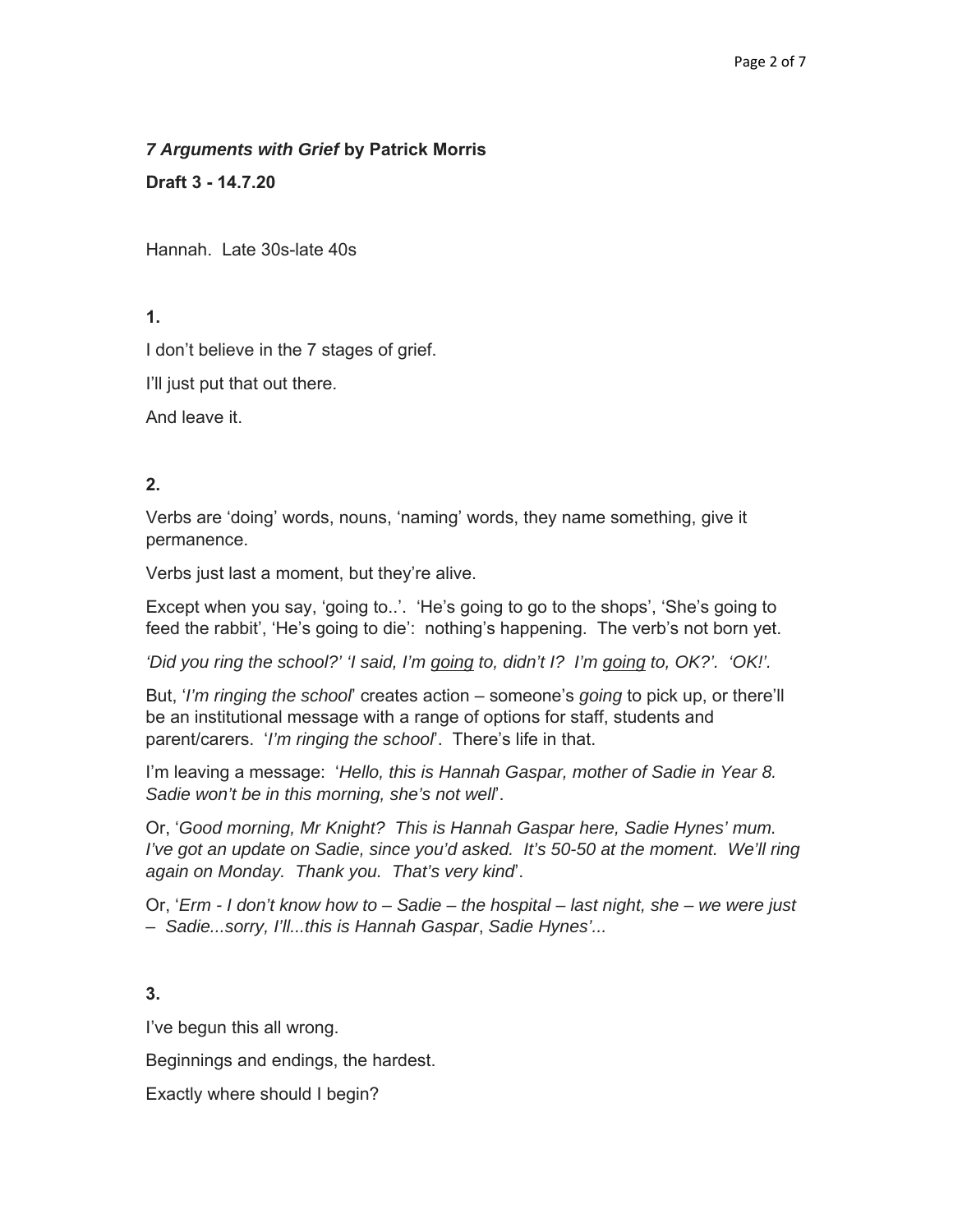A memory.

An event.

An internal organ.

Closer?

Closer.

Yes.

With a breath out?

No.

A shock. A shock of...removal. *Removal*. Noun? Verb?

Damn. Had it there for a moment. Lost it.

A door closing? No. A void? Nooo. A nothingness? No! A...Whhooosshh!

That's not a word. 'Whhooosshh!' See? Not a verb or a noun.

**[WITH PACE. AS IF TRYING TO PLUG A LEAK]** If a vacuum is a 'space entirely devoid of matter' and darkness is 'the total or partial absence of light' and silence is 'the complete absence of sound', combine all 3, concentrate really hard for, say, 10 minutes on the sum total of that combination, then that's an attempt.

But the words, the words, the words, they melt even as I utter them.

And where? Where? I grasp. I remember. *Verbs, 'Doing' words.* But that implies that time exists. How can it? Time means life. Not on the table any more. The sun rises. She saw the sun rise. Sadie. Hadn't ever seen one until the day before. Her whole life, she'd never seen a sunrise. Sunrise. Noun.

Or is it 'the sun rise'? Verb.

Verb, when it happened. Now, and forever more into the future, a noun: Sunrise.

It was the separation of light by the prism in the window, I'd brought it from her bedroom, on the wall. The rainbow effect, the...refraction, *noun, naming word*, caught her. She watched it move, inch its way towards her, along the wall. So. That's a memory. I'll forget it soon enough.

I do this. Pick at the threads and pull them apart. Always starting over.

It's what I do.

I've lost all of my friends. One by one.

Once, two in one day. That was a record.

They've given up on me. And my 'journey'.

'My *journey*'.

Noun. And I'm not on one.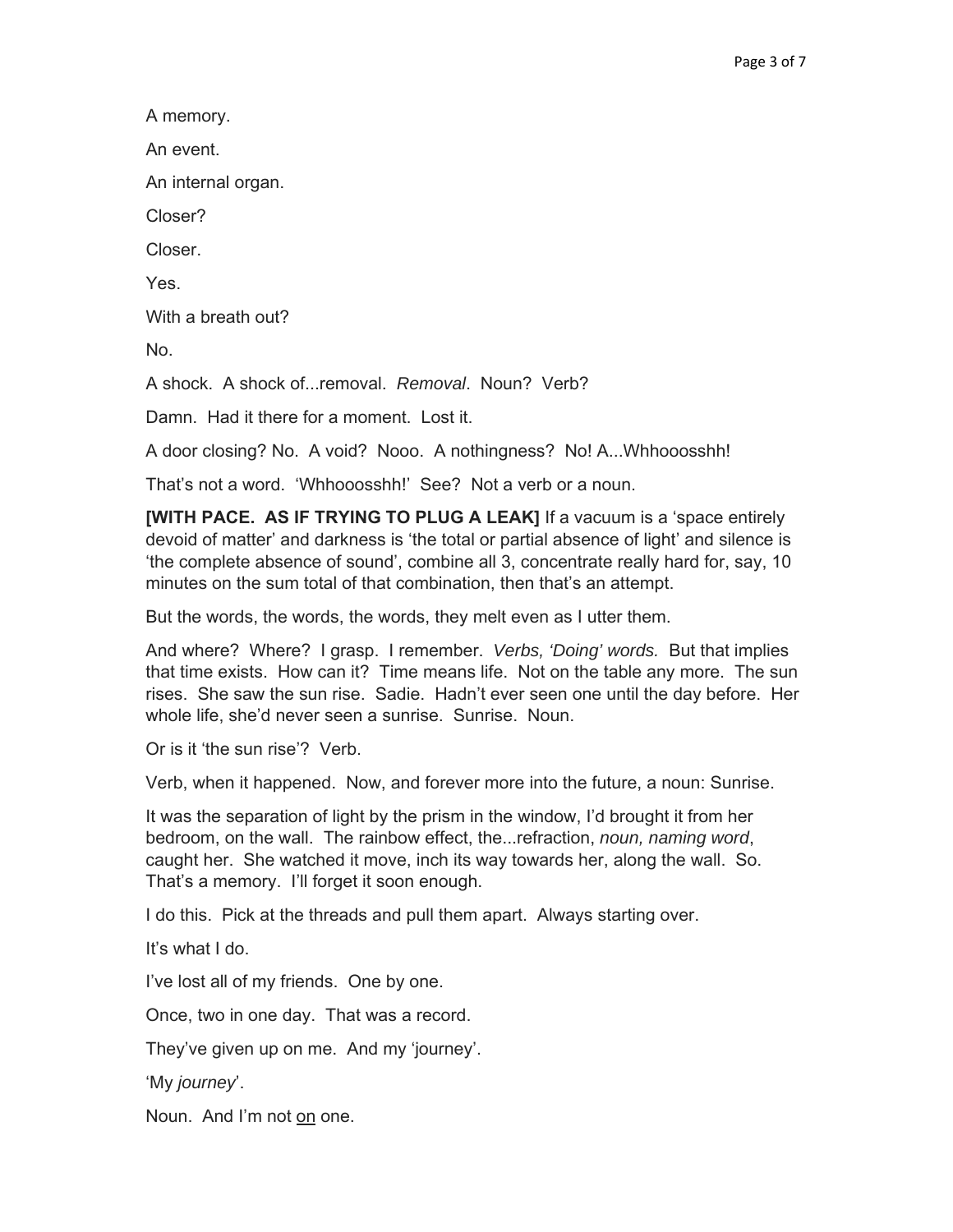## **4.**

[**LAUGHS**] The cold. Is what I remember. The cold. When she was born.

It was a pool, but she came out so quick, she was my second, that they didn't have time to fill it up, so we both got cold.

The water wasn't hot enough either, not like the first time I remember thinking. Saying.

The midwife, she was cold too. More lukewarm, give her her due.

I knew where she'd come from, this baby, I could tell that story, though it still feels like magic, I know the story, we pretty much were the story, she and I.

I knew time very well back then. You could say I was friends with time. It moved in a line. A day. A week. 12 weeks. 20 weeks. 40. 39 in my case. Her case. 39, 38, 37, 36, 35, 34, 33, 32, 31, 30, 29, 28, 27, 26, 25, 24, 23, 22, 21, 20, 19, 18, 17, 16, 15, 14, 13, 12, 11, 10, 9, 8, 7, 6, 5, 4, 3, 2, 1, 0.

-1, -2, -3, I never could get negative numbers. Negative times a positive equals a negative? Negative times a negative equals a positive? 2 negatives make a positive? How? Multiplication. Reproduction.

I had reproduced. And it was a positive.

Her dad and I were the negatives.

And in that cocoon of cold and heat and sweat and breath and voices and silence, there was a name. A Proper noun.

Sadie.

## **5.**

I have a single photo. Printed. I carry it with me, always. I NEVER look at it. No one is allowed to look at it. I deleted the image on my phone so no one would ever have that image, no one would ever be able to look at that image, not even me. It exists, but never to be looked at. Now that's temptation. But every day, I recall it, in more detail. She was 10 in it. 10's an interesting age for a girl. Well it was for Sadie. Interesting. She is wearing her favourite button-down shirt, striped, pale yellow shorts with spots, and a cowboy hat, I don't know where she got it from I certainly didn't give it to her. She looks like she could be unaware of the camera, her father took the photo, she's looking away, towards something, or someone, like her best friend has just arrived at her birthday party. Her arms are out, her left arm is out, her right arm is pointing at the camera, right into the lens. Like we're being accused of something. Yellow wallpaper behind her. It wasn't my house. The walls, yellow, flowers. Not my house. I always wanted to climb into the photo to get a better view, to see into her eyes, it's like she's always just slipping out of view.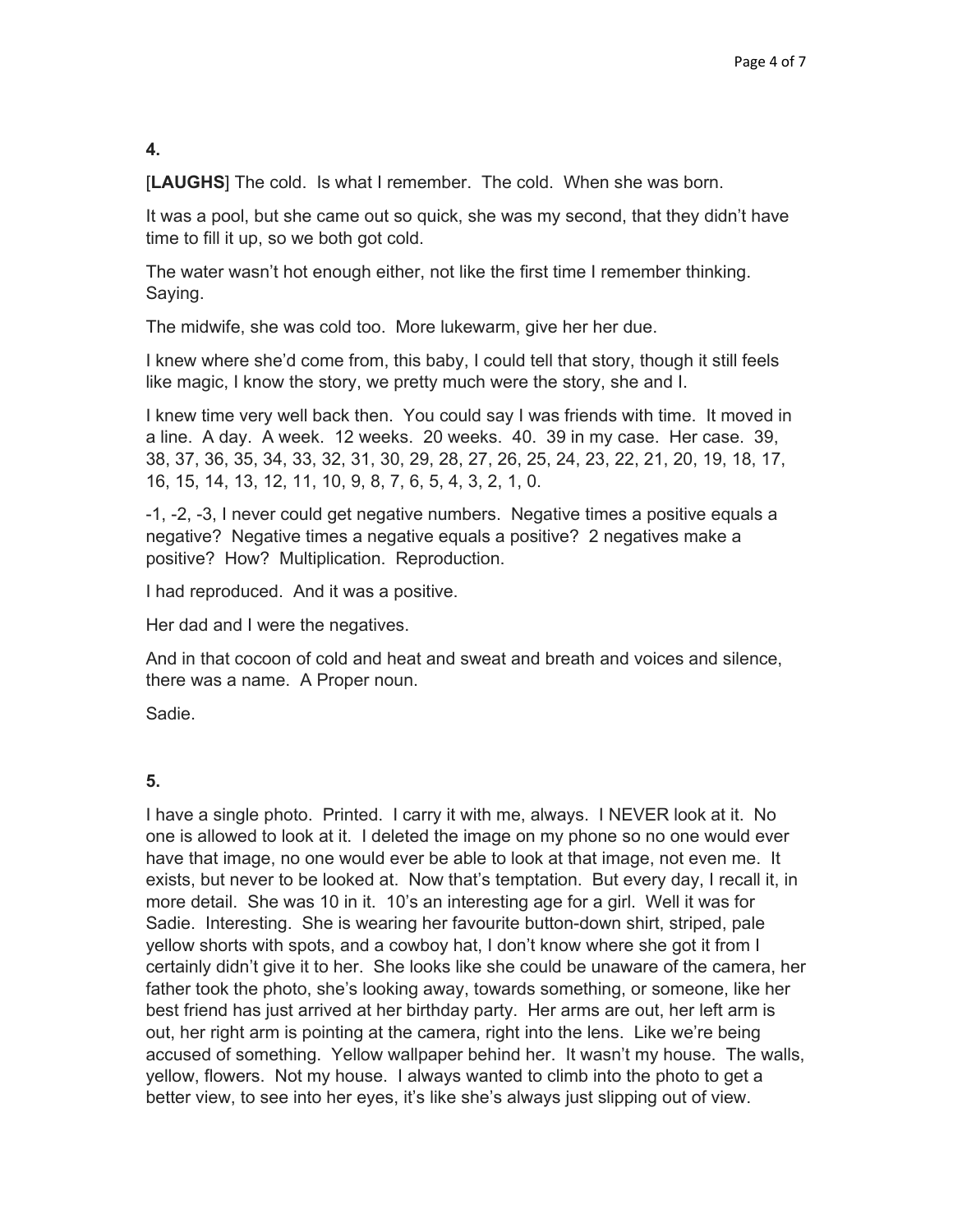New detail today – a stain on the wall, the yellow wall, just to the left of her head.

I would actually kill anyone who looked at this photo.

That's not just an expression. I would. I would kill them.

# **6.**

#### [**ATTEMPTING TO CONVINCE HERSELF**] A new exercise.

If, from a single point in front of me, I describe a clockwise arc with one hand, and an anticlockwise one with the other, the two ends of each meet. They create a space. Outside, we can count. Forwards, backwards, negative, positive, it doesn't matter, we can count. That's us, that's me, on the outside. Time in a line.

Inside, it's there, but we can't go there. We have to stay on the outside, even though the pull's towards the inside, the pull is always towards the inside. That's the game. You break the rules, the game's over.

I am working too hard to believe this.

So you have a temptation. To break the rules. But what if you say, the game's not only over, but once you're in the oval - shall we call it an oval? - there is no return.

Say, just say, I climbed in, to go after Sadie...can I do that? Follow her into the...the...space. That's a nothing noun, 'space'. It pins nothing down, it makes nothing permanent, it names nothing.

What am I talking about, even that, even saying 'climbed in', as if it's actually possible. It's impossible, there's not a verb alive that can do it! There's not a stony noun that can name it.

It's just a game, they keep telling me, an exercise, a way to tell a story.

They keep telling me I'm holding on too tight, they keep telling me, 'It's 2 years now, they keep telling me 'You've got to find a way to let her go'.

There's 4 verbs out of 10 words in that last sentence. 'Got, find, let, go'. That's a lot of life. That's too much life.

'way'. The only noun. And it stinks. Of 'journey'.

## **7.**

I've always imagined violence. For my death. A very specific violence. My face being scraped along the ground at speed, skin ripping off, bone chiselling on the gravelly ground, head hits a stone, another, and another, then a stump, and that's the moment. I come to a stop. My chest is still moving, my body is still breathing – is that actually still breathing? – it's moving magnificently, heroically, people very quickly surround me. My jeans are ripped, on the belt, on the flies, odd places, my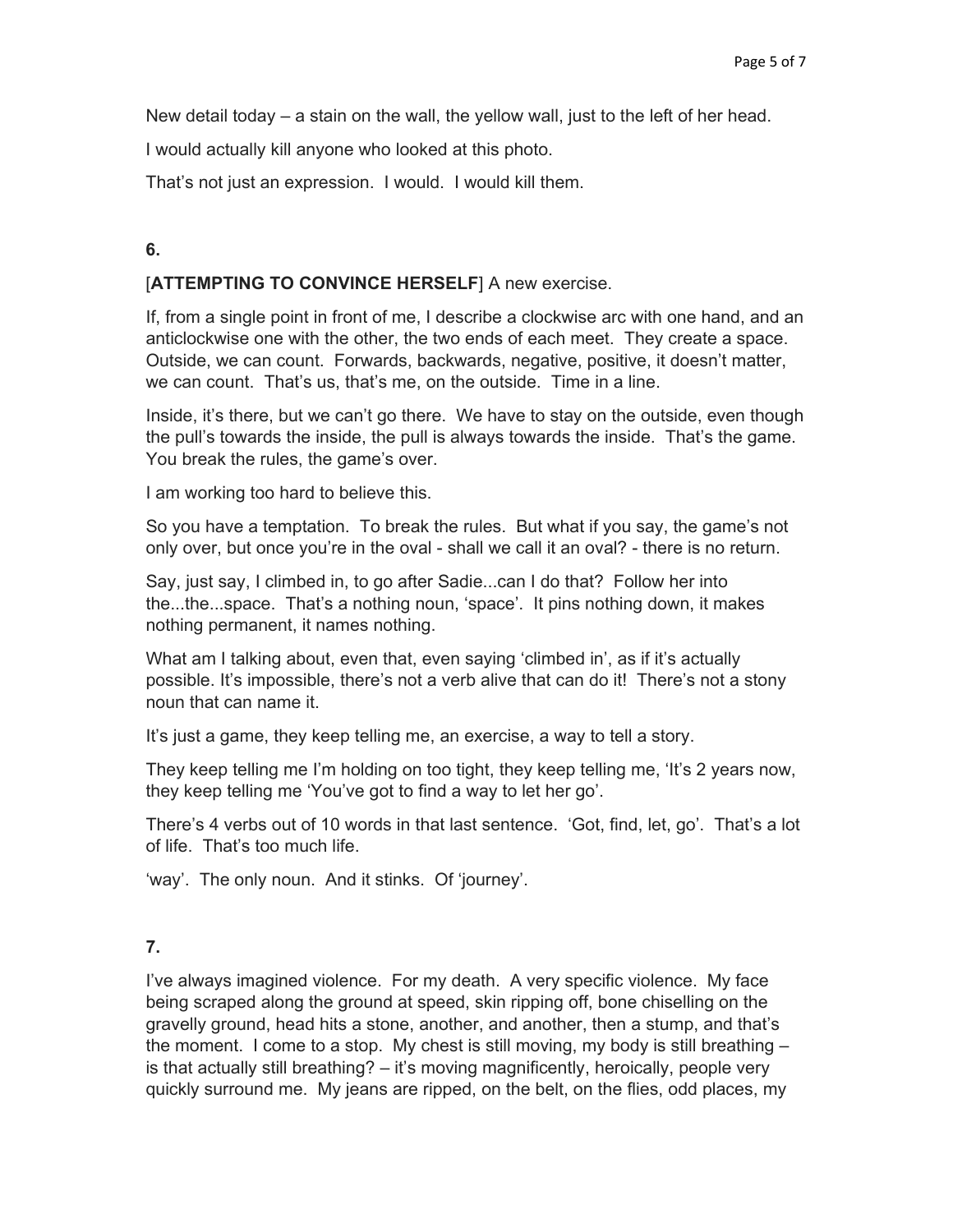pants are showing, my top is up, my hair, lots of it has come away, there's a rip in the cheek, my shoes are ripped, there's rips in places I've never seen rips before.

This is 'the picture'. What they're seeing. I don't think. I'm not capable. I don't know any of this. So my chest is still taking in oxygen and expelling CO2. A minute passes. Two minutes. Blood's now coming out of my ear onto the road, and from my nose. Such a definite mark, blood on asphalt. The life that's around me is astonishing. Urgent. They know about the oval, they can see me 'slipping away' – verb – and they're cursing the ambulance which hasn't arrived, and my breathing is much shallower, and someone – again, I'm not hearing any of this or experiencing any of this – someone says, 'she's cold', so someone else brings a blanket. And it's a warm, August day, it's hazy but bright, and the street's quiet. And I 'slip away'...

Why is that bit so easy? And the next bit so hard? I 'slip away'.

To where? Inside the oval? Ha! It can really take the piss, our language. Says, 'go on, imagine'. 'Go on, imagine!' 'Make up a story!' 'Go on!'

To where? Where to? Where did this life, this superb and singular life, this whirlpool of memories and experiences and sensations, this astonishing current of Positive go?

*Where is she?* 

OK, so there is no Place, no 'There'.

A hole. No, a realm. No, a Negative: 'Consisting in or characterised by the absence rather than the presence of distinguishing features'. OK forget 'distinguishing features', forget 'characterised by...'. You're left with '...Consisting in the absence of...'. 'Consisting In The Absence Of'. 'Consisting in the absence of'.

So there's these two arcs whose two ends meet, here, and here. Living, the act of...*this*, is the positive. Dying, the antithesis of being alive, negative. Verbs, you see. They do the doing. Tenses are involved. I had a daughter. I have a daughter. I have a daughter who dies. Who is dead. She was alive. She is dead. She is always dead.

So that's forever present tense. So in one sense, she is present.

Hold on to that. But not to her.

I'll try that – in the future tense. I'm going to go and try that. I will not hold on to her. I will. I. Will. Let. Her. Slip. Away.

I will let her. I'm going to. I will. Pronoun, verb, doing word.

Put time back in a line.

Slip.

Away from the negative. -39,-38,-37, -36 -35 -34 -33 -32 -31 -30 -29 -28 -27 -26 -25 - 24 -23 -22 -21 -20 -19 -18 -17 -16 -15 -14 -13 -12 -11 -10 -9 -8 -7 -6 -5 -4 -3 -2 -1